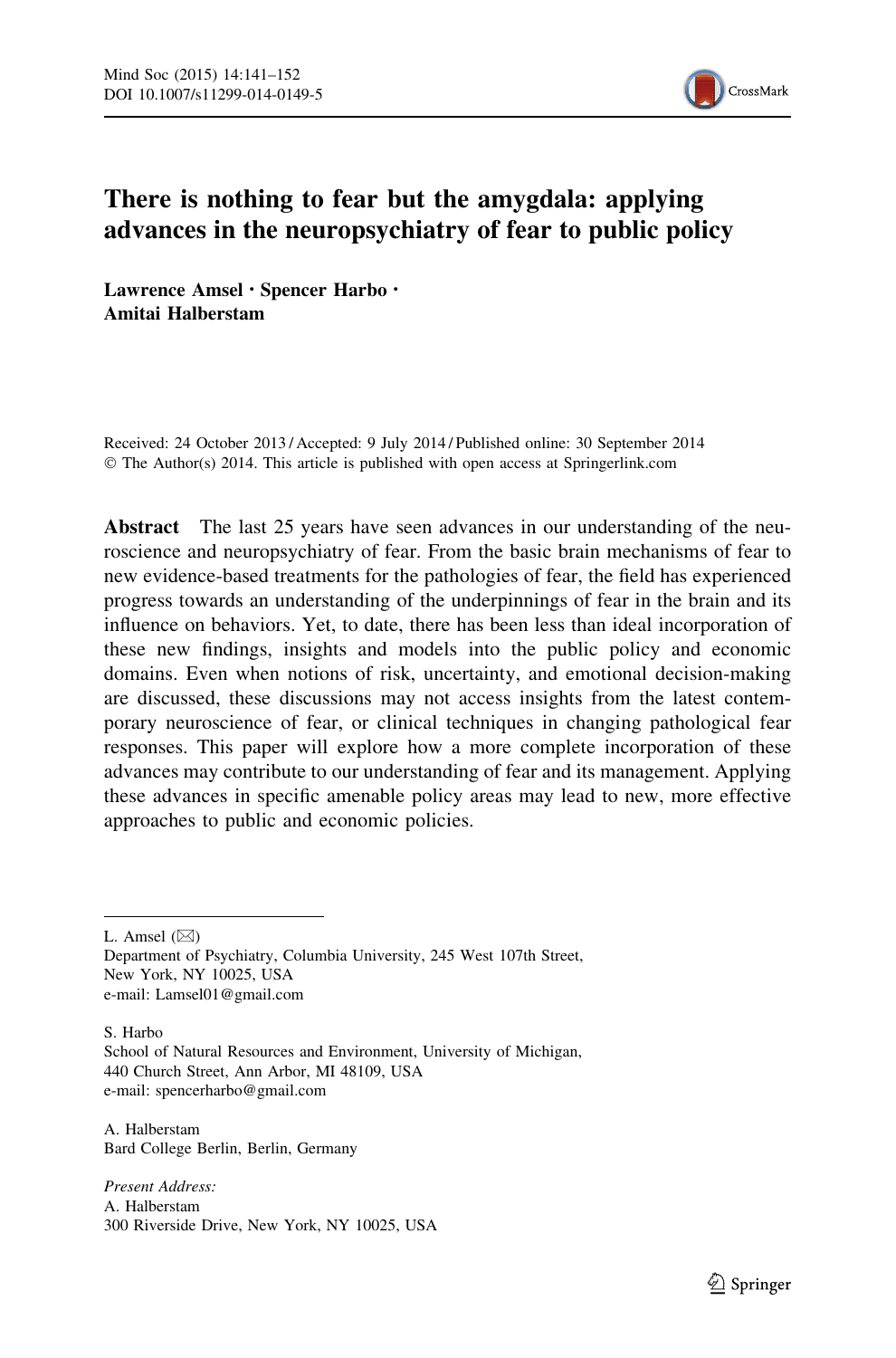Keywords Fear Emotion · Neuropsychiatry · Amygdala · Economics · Public policy

## 1 Introduction

Fear and threat-elicited defense responses, whether or not consciously perceived, influence human behavior at both the individual and societal level. In the globalized economy of the twenty first Century, these phenomena may manifest themselves in policies that affect the lives of billions of people. Yet, the biological origins of fear and defense responses and their effect on decision-making may not be well understood by policy makers. Moreover, the response to threat and the experience of fear may interact with the cognitive tasks involved in risk assessment in complicated ways that have not yet been fully explored.

Through these interactions, fear may be among the most powerful phenomena guiding current economic and public policy, and yet its influence may go unacknowledged. Two factors have been responsible for this lack of understanding. On the one hand, from an empirical psychological perspective, there has only recently been a significant improvement in our knowledge concerning the biological underpinnings of fear and threat response and their potential impact on behavior. On the other hand, fear and other emotions have often been excluded from rationalist economic and public policy discourse. They were seen as non-rational and thus at best non-commensurable with rationalist models, and at worst as pathological barriers to good decision-making. Fortunately, the last several decades have seen increased attention to the empirical study of fear within the disciplines of neuroscience (e.g., LeDoux [1998](#page-10-0), [2000\)](#page-10-0), behavioral psychology (e.g., Marshall et al. [2007\)](#page-10-0), and psychiatry (e.g., Schneier et al. [2012\)](#page-11-0), as well as a greater acceptance within economics of the appropriate role of emotions, including fear, in models of decision-making (e.g., Bell [1981;](#page-9-0) Pope [2009\)](#page-10-0).

One of the difficulties of incorporating fear into our economic and public policy models is the multiplicity of definitions and conceptualizations of fear and its close relative, anxiety. For example, fear had often been thought of primarily as a conscious phenomenon that takes place within human awareness. However, with recent advances in neuroscience, researchers now conceptualize automatic behavioral responses to threat that bypass conscious thought processes (e.g., freezing, motor withdrawal) as part of the fear network (Ohman and Mineka [2001\)](#page-10-0). However, as the precise brain mechanisms of these phenomena differ (LeDoux [2012](#page-10-0)), a distinction is called for. LeDoux  $(2013)$  $(2013)$  suggests a separation of terms to define conscious, emotional states of 'fear' and the automatic 'threat-elicited defense responses.' We attempt to take the same approach here, distinguishing between the conscious state of fear and automatic defense responses, which may both be products of the brain's threat-avoidance network, but are causally and representationally distinct (Mobbs et al. [2009](#page-10-0)).

We are gradually learning to sort out those aspects of fear that are amenable to rational cognitive or computational modeling, from those that involve so-called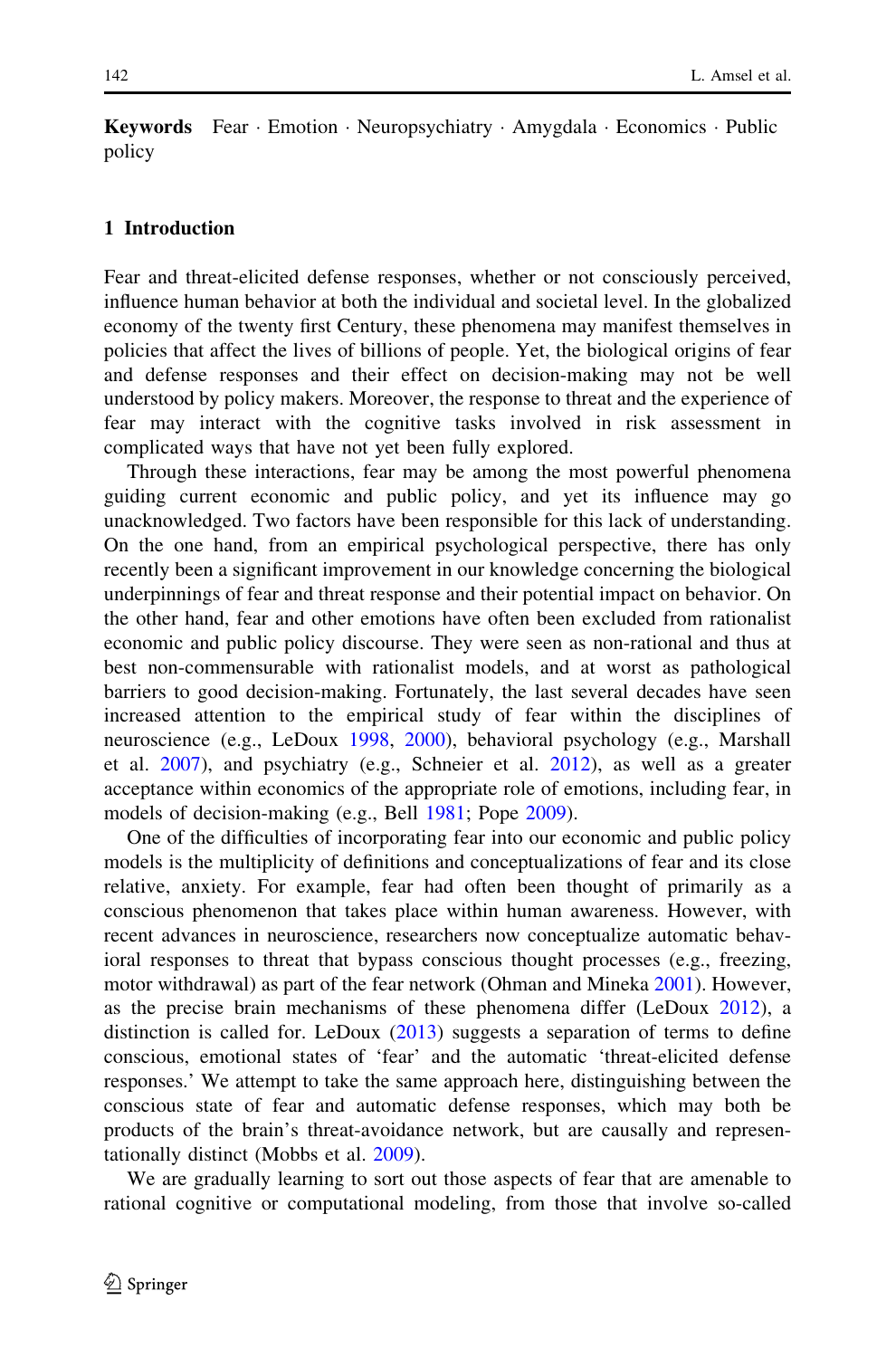emotional responses, which are an alternative mode of processing fear information. Some of these responses may involve somatic sensations, as described by Demasio in his Somatic Marker Hypothesis (Demasio et al. [1991\)](#page-9-0), and may give rise to more dichotomous judgments that are inconsistent with more rational probability matching. Note, this processing mode is more consistent with the notion of fear as a response mechanism in a hostile world, rather than as a risk evaluation process, useful in a system seeking to maximize benefit.

The recent advances in understanding fear in the human brain, though still tentative, may give rise to a new approach to this complex phenomenon, that has significant implications for economic and public policies. This paper will next briefly introduce some of the foundations of the new approach to fear and threat response in order to highlight its potential impact on future policy decisions.

## 1.1 The complex nature of fear

Although humans have a strong belief, based on conscious experience, that our mind (and therefore our brain) functions as a unitary entity working towards a single goal, there is growing evidence from neuroscience that there are many systems in the brain acting independently and even in competition with one another (Han et al. [2007;](#page-9-0) Kelly et al. [2008](#page-9-0); Peters et al. [2004](#page-10-0); Poldrack and Packard [2003\)](#page-10-0). While the more primitive parts of the brain like the amygdala focus on automatic responses such as threat detection, advanced structures like the prefrontal cortex focus on cognitive control and decision-making. There are also specific brain circuits that work to resolve conflicts in a context-specific manner (Egner and Hirsch [2005;](#page-9-0) Egner et al. [2008](#page-9-0); Etkin et al. [2006](#page-9-0)), whether the conflict lies in the stimuli being processed or the internal response to those stimuli (Egner et al. [2007\)](#page-9-0). In light of these findings, the brain can be seen as a complex economy, consisting of many agents that may be pursuing divergent goals, but nonetheless need to interact with each other.

The complex nature of the brain can be easily observed in the context of fear and threat response, as they can be experienced in several fundamentally different ways depending on the context and specific stimulus of threat (LeDoux [2012;](#page-10-0) Mobbs et al. [2009;](#page-10-0) Ponnusamy et al. [2007\)](#page-10-0). There are mechanisms of fear that occur in response to external stimuli, both within and outside of awareness, that can in turn produce autonomic, automatic, or voluntary behavioral responses, some of which focus on the goal of avoiding danger (Ohman and Mineka [2001\)](#page-10-0), while others may be assimilating information for future use. Fear can also be experienced without a stimulus as a conscious emotional state, e.g., fear of potential future events such as terrorism or environmental catastrophe, or fear related to memories of past traumatic events. Moreover, fear sometimes becomes self-referential, wherein the state of fear itself becomes something to fear, an aversive condition that is avoided as much as the external stimulus that initially caused the fear, leading to thought blocking, denial, and avoidance behaviors (Chambless and Gracely [1989\)](#page-9-0).

Mobbs et al. ([2009\)](#page-10-0) have observed that the higher brain regions process more abstract fear, while midbrain regions respond to imminent threat. The primitive threat response that occurs as a survival-based defense mechanism has an internal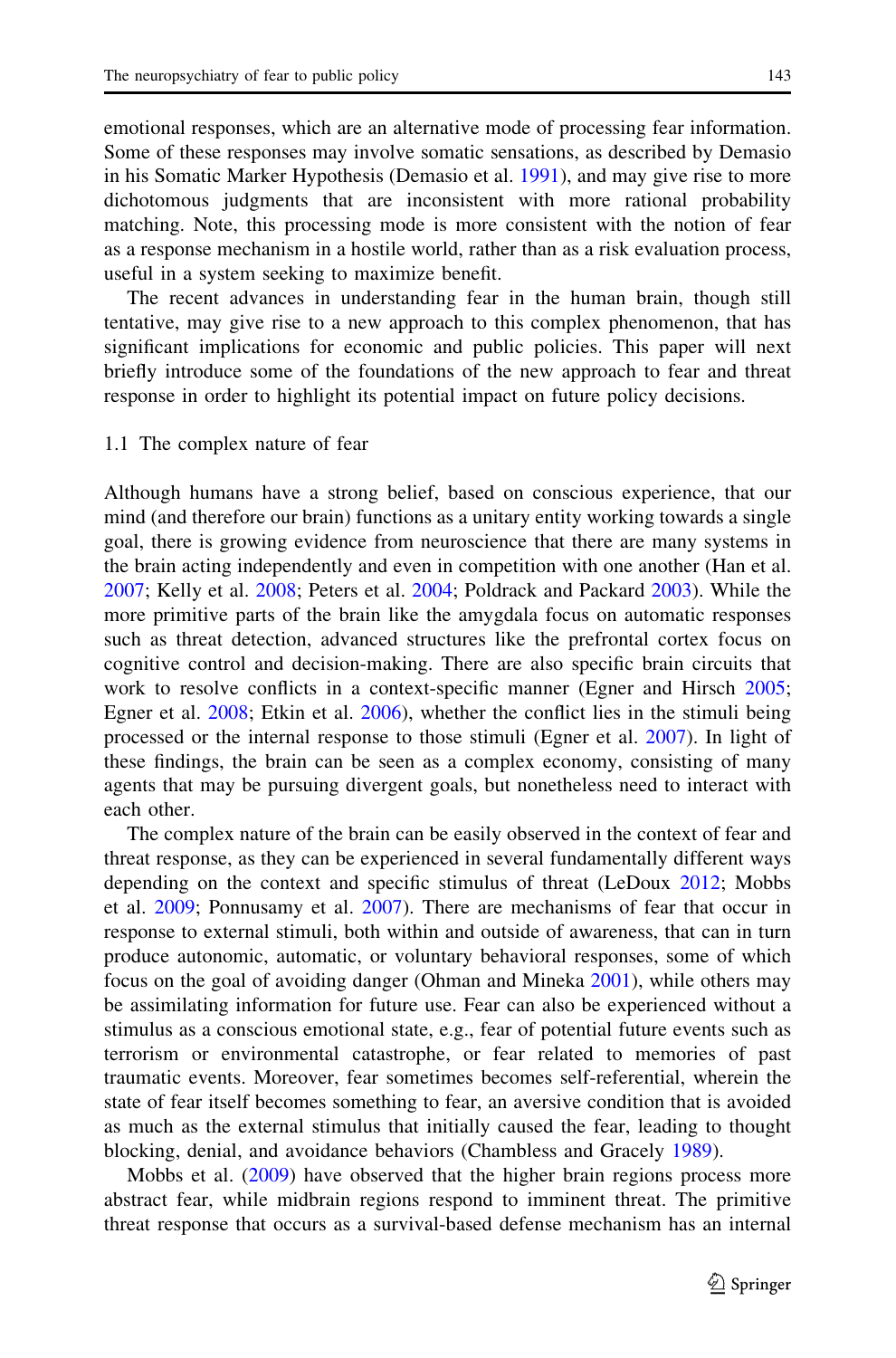logic that is black-and-white and inflexible, while the conscious fear generated by deliberate reasoning is dynamic and depends on contextual factors, anticipated future conditions, emotions and memories. These separate systems of fear may act independently and their interaction can be synergistic, or potentially counterproductive. For instance, the response towards specific stimuli, e.g., snakes, can be useful for avoiding danger, but avoidance behaviors that become generalized, e.g., avoiding wooded areas for fear of encountering a snake, may prevent action and is therefore detrimental to the system as a whole. This dichotomy can be understood from an evolutionary perspective, as the human brain was not planned in advance, but rather evolved from pre-existing systems.

### 1.2 The evolution of fear

Human cognition and behavior have evolved over time in tandem with changes to the structural composition and neurocircuitry of the brain. The evolution of the human brain has involved the preservation of primitive brain structures and their associated processes, while developing new structures and processes on top of these. Thus, the prefrontal cortex, which contributes to higher-level critical thinking and decision-making, literally sits atop more 'primitive' mid-brain regions and communicates with them.

From the context of survival, the fear systems serve the purpose of identifying and attending to threats, initiating a defense response (fight-or-flight), and preparing an individual for the appropriate action that will preserve life (Perna [2013](#page-10-0)). As an example, a fear of snakes has evolved in humans and other primates as a survival mechanism, which is still active in many individuals (Ohman and Mineka [2003\)](#page-10-0). While logic and critical thinking may be useful in planning for the future and improving general conditions of life, the autonomic (nervous system) and automatic (motor) products of threat response serve the vital purpose of shielding us from potential harm or death and favor immediate survival over long-term thriving.

The capacity for conscious states of fear and the consolidation of fear memories may have developed in humans to help us better respond to repeated threats and plan for future danger. In some cases fear memories may lead to pathologies of fear and exaggerated caution (discussed below). Understanding the biological and evolutionary bases of fear, both in its helpful and destructive aspects, may help policymakers better anticipate reactions to catastrophic events in the future, while better preparing society to face risk and uncertainty.

## 1.3 The current neuroscience of fear

The current neuroscience perspective indicates that the brain regions involved in threat response and fear are not organized into a single fear circuit (LeDoux [2012\)](#page-10-0). Rather, threat-related stimuli are processed by several circuits in parallel. These simultaneous streams of processing can help us understand the internal inconsistencies inherent in human fear and threat response. Here an example from the clinic may help. It is not uncommon for First Responders exposed to a particularly intense trauma to become avoidant of elements of the trauma as a result of fear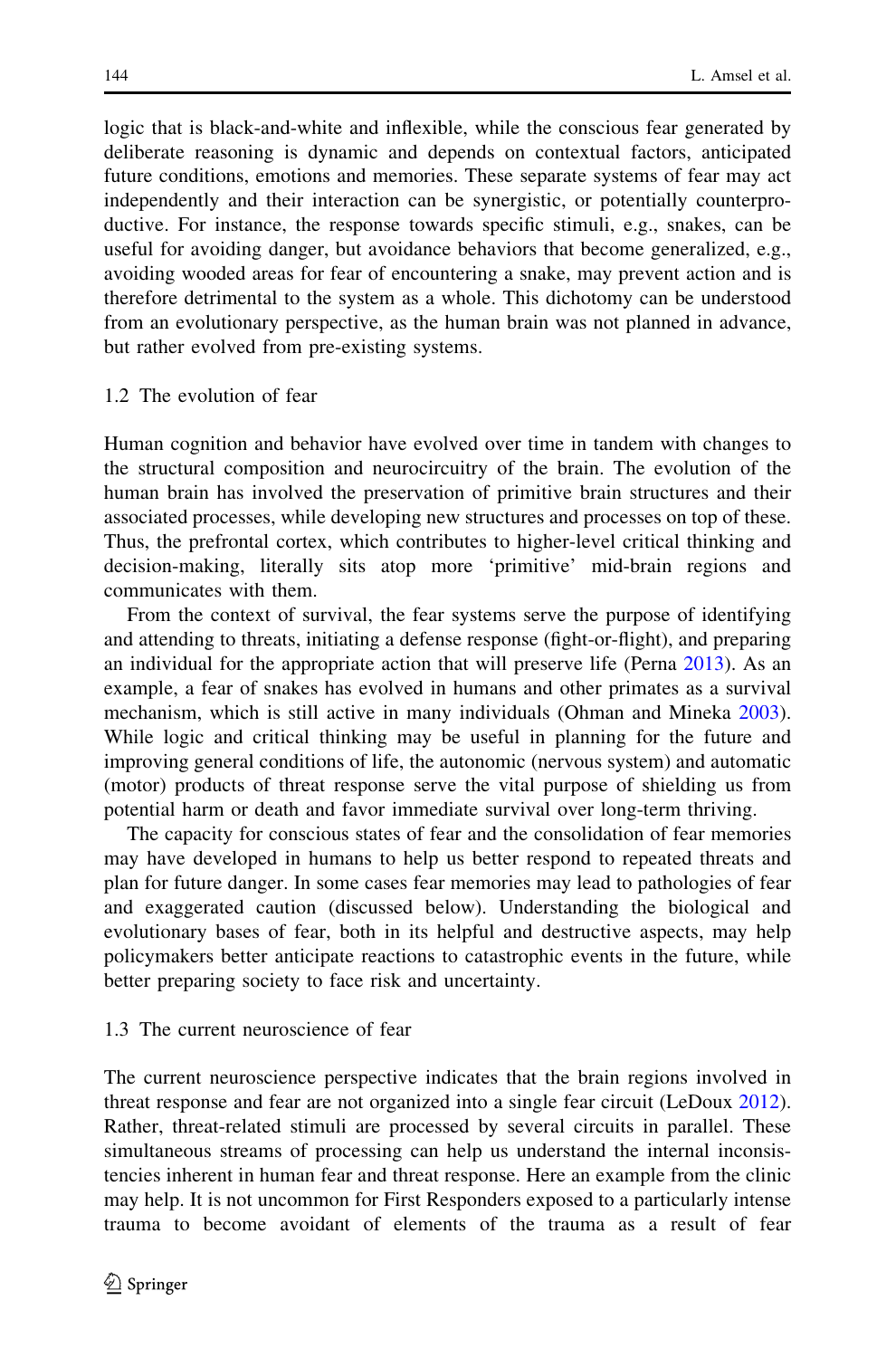conditioning, for example, tunnels, subways, or even elevators. If asked about the probabilities of danger from these circumstances, these individuals are able to give good estimates of the low probability of danger, but behaviorally they act as if their probability estimates were very high, or as if there were a binary threat detection labeling some things as completely dangerous and others as safe, without the nuance of probability. Such inconsistencies have been the source of the impression that the fear can be irrational, as it is not even internally consistent.

Multiple lines of research within neuroscience (broadly defined here as the study of brain and nervous tissue by the observational methods of biological science) point to a set of brain regions organized into a set of circuits that underlie our complex response to threat. In a somewhat simplified model, the major regions include: the sensory cortex (stimulus awareness), hippocampus (memory of associated stimuli), amygdala (rapid evaluation of danger potential), bed nucleus of stria terminalis (relay of fear-related signal), prefrontal cortex (integration and conscious decision-making), and hypothalamus (release of stress hormones) (Sah and Westbrook [2008](#page-11-0)). Of these, the key structure now believed to be governing fear is the amygdala, which plays a central role in both automatic threat response and conscious fear processing (Davis [1992;](#page-9-0) LeDoux [2003;](#page-10-0) Rosen and Donley [2006;](#page-11-0) Shin and Liberzon [2010\)](#page-11-0).

Evidence for this central role comes from several convergent neuroscience approaches. Classical conditioning experiments have been used to demonstrate the role of the amygdala in fear learning and unlearning (extinction) (Davis [1992;](#page-9-0) Knight et al. [2004](#page-10-0); LeDoux et al. [1990;](#page-10-0) Phillips and LeDoux [1992;](#page-10-0) Sotres-Bayon et al. [2006;](#page-11-0) Rogan et al. [1997\)](#page-10-0). Functional MRI studies, while tentative and based on small samples, further suggest that the amygdala's role in processing emotions is focused on fear. For example, increased activity within the amygdala has been observed when a person is presented with angry and fearful faces, but not happy or neutral ones (Breiter et al. [1996;](#page-9-0) Mattavelli et al. [2013](#page-10-0)). Moreover, damage to the amygdala has been shown to interfere with the conditioning of fear responses (LeBar et al. [1995](#page-10-0); LeDoux et al. [1988\)](#page-10-0) and cause deficits to the processing of negative emotions, such as fear (Adolphs et al. [1995](#page-8-0); Sprengelmeyer et al. [1999;](#page-11-0) Tranel et al. [2006](#page-11-0)).

Moreover, the amygdala participates in fear learning and memory formation (LeBar et al. [1998;](#page-10-0) LeDoux [1998](#page-10-0); Rogan et al. [1997](#page-10-0)), so that particular events may have a fear ''label'' attached as they are filed in our memory banks, a process known as fear consolidation (LeDoux [2007\)](#page-10-0). Heightened amygdala activity has also been observed in posttraumatic stress disorder (PTSD), specific phobias, and generalized anxiety disorder (Shin and Liberzon [2010](#page-11-0)). It is important to note, however, that the amygdala is not always involved in fear processing and response. For instance, it seems not to be involved when when reacting to a specific already frequently encountered threat (Ponnusamy et al. [2007](#page-10-0)).

1.4 Fear learning and pathologies of fear

Behavioral and FMRI studies have been instrumental in shedding light on the mechanisms of fear learning and the origins of fear-related pathologies, specifically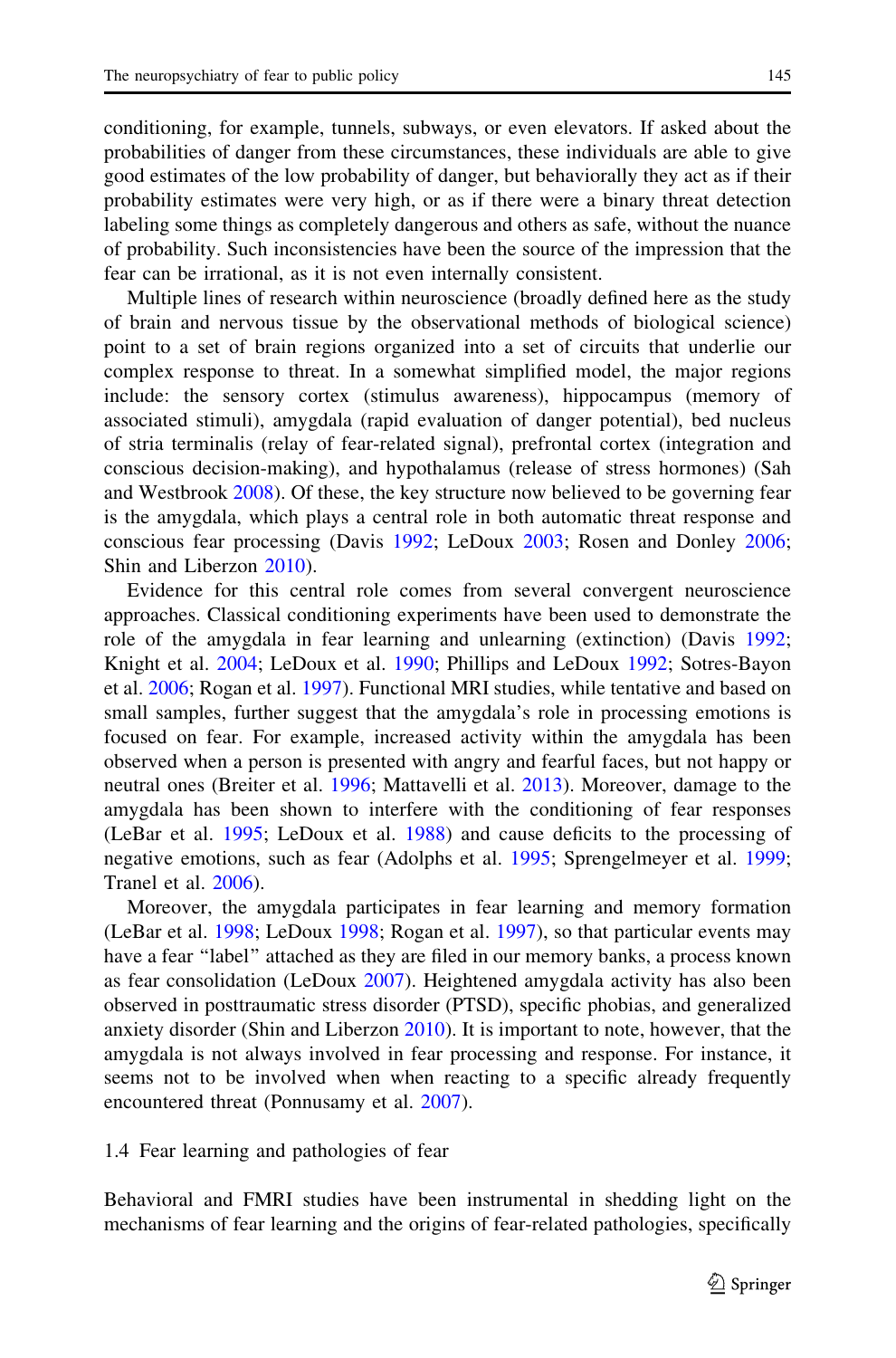how fear is spread from a dangerous stimulus to a neutral one, a property known as conditioning. Much of the research on fear and its mechanisms in the brain has focused on experiments that employ classical conditioning, modeled after Pavlov's [\(1927](#page-10-0)) initial experiments. Classical conditioning models, when applied to fear, are known as fear learning models and operate through the association of a fear response to a conditioned, innocuous stimulus. Common fear responses elicited by a conditioned stimulus, such as a bell that rings just before an electric shock, include increased heart rate, release of hormones, and freezing (LeDoux [2000\)](#page-10-0). It is important to note that while the association of conditioned stimuli with a threat responses is learned, the responses themselves are not learned but are pre-existing, species-specific responses to danger (LeDoux [1998](#page-10-0)).

Fear conditioning has been shown to alter the amygdala's response to threat in the same way as the induction of long-term potentiation, an experience-dependent form of neuroplasticity involved in memory formation (Rogan et al. [1997](#page-10-0)). Unlike other memories however, fear memories may elicit more than just a fear response and may actually re-ignite the whole negative experience of the original dangerous event. For example, in response to a small cue, individuals with PTSD may experience physiological reactions (increased heart rate, trouble breathing, or sweating), but may also experience a whole re-experiencing of the traumatic event (American Psychiatric Association [2013](#page-8-0)). This may be the result of the focusing of attention towards fearful aspects of a situation or the selective clarity of fear memory. Both the focusing and the memory may help an individual more efficiently avoid future threats. But the avoidance of future dangers may come at a cost to individuals suffering from pathologies of fear.

Similar to other types of emotional and behavioral conditioning, fear conditioning is initially context specific, but can generalize through over-learning to include a wide variety of stimuli that do not pose any significant danger. For example, people in a car accident may first learn to fear cars, but this may generalize to a fear of any mode of transportation. In this way fear can lead to a more general state of anxiety, resulting in detrimental avoidance behaviors. Fear-based anxiety disorders, such as panic disorder, phobias, and PTSD, affect a large percentage of the population, estimated at 28.8 % in the United States (Kessler et al. [2005](#page-10-0)). Such fear-related pathologies can arise from contextual factors (Marshall et al. [2007\)](#page-10-0) or from individual traits, as some persons may be more susceptible to developing fearrelated disorders than others (Amstadter et al. [2009;](#page-9-0) Kendler et al. [2001](#page-9-0)).

Pathologies of fear may be the result of increased fear learning through reconsolidation, which leads to enhanced retention of fear memories and a resistance to unlearning the fear (Blechert et al. [2007;](#page-9-0) Davis [1992;](#page-9-0) Myers and Davis [2007;](#page-10-0) Rothbaum and Davis [2003](#page-11-0); Sotres-Bayon et al. [2006](#page-11-0)). In healthy individuals, the behavioral and autonomic responses to once-feared stimuli or past trauma diminish naturally over time, a naturally occurring form of extinction. Similar to fear learning, extinction occurs not through the forgetting of fear, but the overriding of fear memories (Bouton [2004\)](#page-9-0). The parts of the brain identified in the encoding and expression of fear extinction are similar to those identified in fear learning, indicating that fear extinction is a process of ''over-learning''—the new interpretation overrides but does not eliminate the earlier interpretations of stimuli as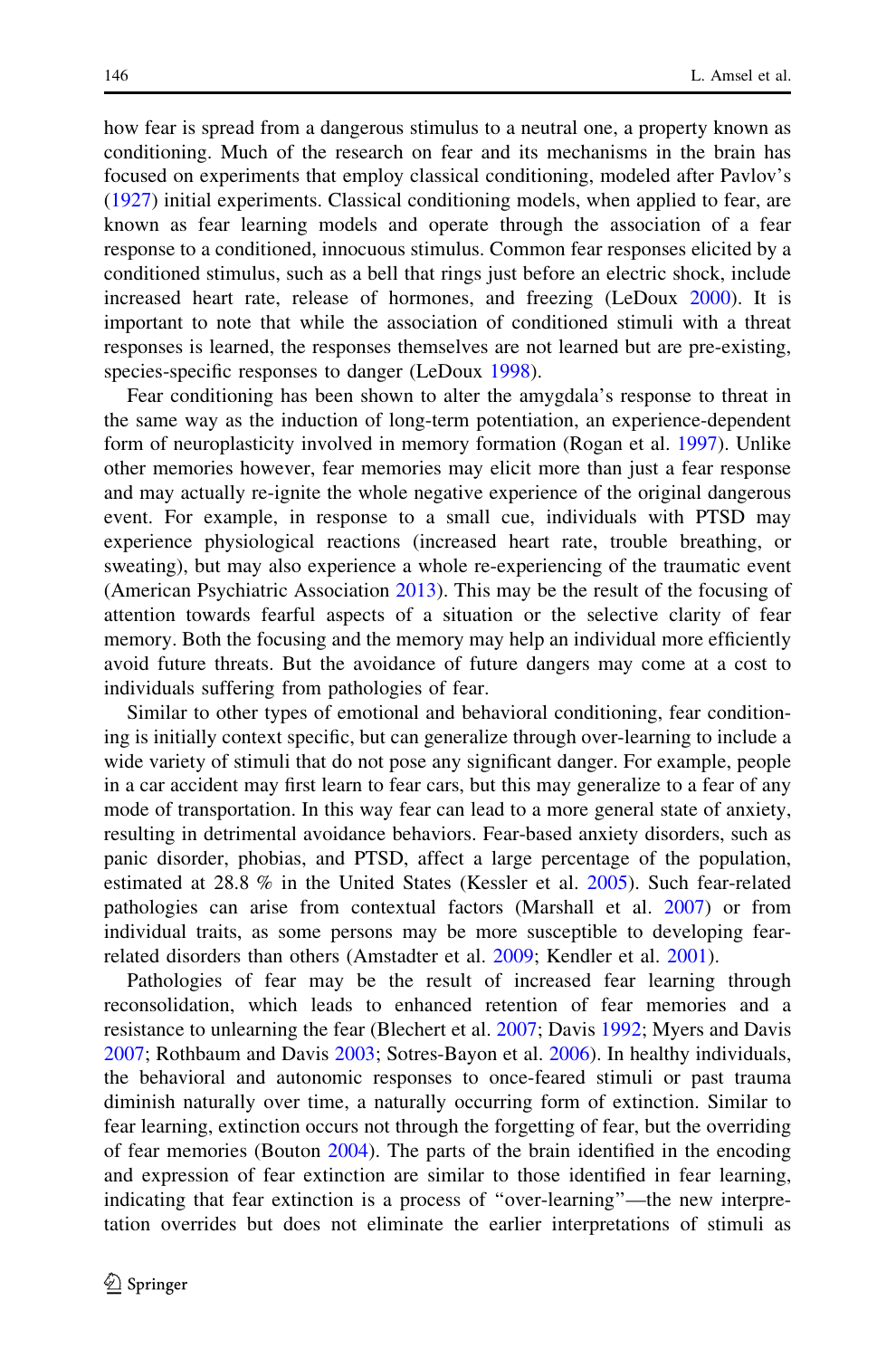threatening. The parts of the brain identified in this process include cortical and subcortical brain areas, especially the interaction between the medial prefrontal cortex, amygdala, and hippocampus (Sotres-Bayon et al. [2006\)](#page-11-0).

In individuals who develop fear-related pathologies such as PTSD, the extinction of the fear memory may be inhibited, resulting in persistent symptoms such as reexperiencing a traumatic event (Rothbaum and Davis [2003](#page-11-0)). Advances in our understanding of fear learning and extinction mechanisms in the brain have implications for the treatment of fear-based pathologies through structured programs of fear extinction (Garakani et al. [2006](#page-9-0)). Exposure therapy, which aids the reduction of fear memories by reintroducing a conditioned fear stimulus in a safe context, has been used as an effective treatment to alleviate those suffering from persistent fear memories (Adenauer et al. [2011;](#page-8-0) Dias et al. [2013](#page-9-0); Rothbaum and Schwartz [2002](#page-11-0); Schneier et al. [2012](#page-11-0)). This can also occur without formal therapy (Davis et al. [2005](#page-9-0); Hauner et al. [2013\)](#page-9-0), and therefore this process can be applied widely.

The treatment methods described above have implications for individuals and society, as deficits caused by fear conditioning can also impact larger groups. Collective trauma can be experienced by those outside the spatial proximity of a traumatic event, manifesting in anxiety, PTSD symptoms, and increased substance use (Marshall and Galea [2004](#page-10-0); Marshall et al. [2007\)](#page-10-0). This can occur through media exposure, especially among children (Custers and Van den Bulck [2012](#page-9-0)). The emotion of fear has even been observed to override positive emotions, like hope, in societies exposed to years of conflict (Bar-Tal [2001\)](#page-9-0). This is not surprising, given our current understanding of fear consolidation and memory formation. In order to improve the response to mass traumatic events, like terror attacks or economic depression, policy makers should pay attention to images and information contributing to fear memories, as these fears may generalize and lead to disruptions to normal behavior and the avoidance of healthy risk taking.

At the same time, increasing awareness of potential threats may also be beneficial, as mental health at individual and societal levels may be dependent on the correct mix of hope and fear (Pope [2009](#page-10-0)). With the absence of appropriate fear individuals may be inadequately prepared for future disasters. As learned responses to threat have been shown to circumvent certain fear circuits in the brain (Ponnusamy et al. [2007\)](#page-10-0). The purposeful introduction of fearful cues when the severity of a potential threat cannot be detected, may help. This approach has been effectively used by government agencies that place graphic warnings on cigarette packs to prevent smoking, and could be used similarly to promote other healthy behaviors (Field [2013\)](#page-9-0). Thus, building on our current understanding of fear learning and extinction is important for addressing issues of public policy that may influence or be influenced by individual or societal fear.

## 1.5 Risk taking and fear

Risk assessment is an important decision-making process that has implications for both survival and wellbeing. Animal studies show that risk taking is influenced by a multitude of factors (Stankowich and Blumstein [2005\)](#page-11-0), and obviously many more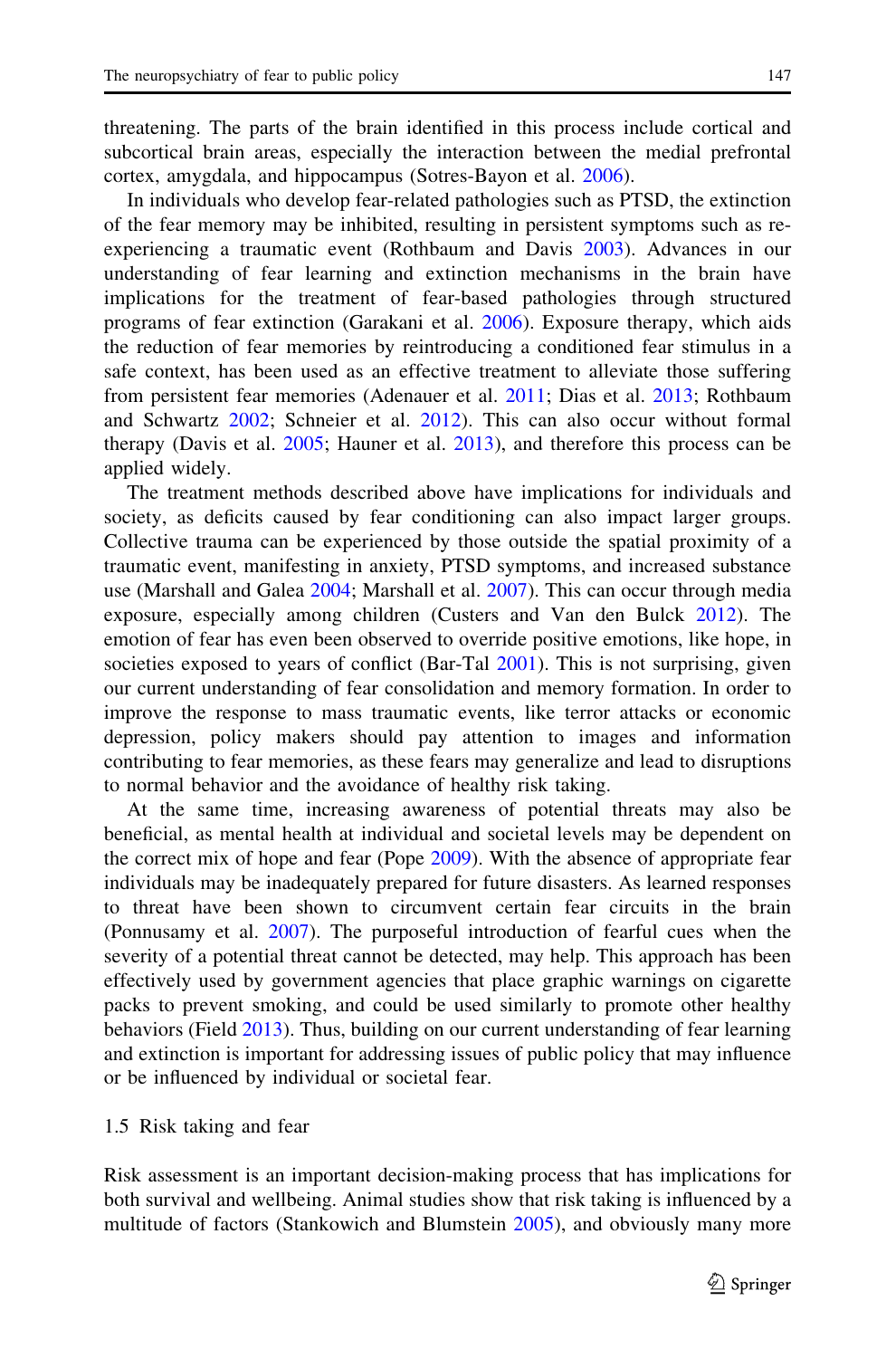factors may influence risk-taking behaviors in humans (Marshall et al. [2007](#page-10-0)). Risk taking has an evolutionary basis (Ellis et al. [2012](#page-9-0)) and may be dependent on the interaction between logical reasoning and psychosocial factors in the brain (Steinberg [2007\)](#page-11-0). For instance, Slovic and Peters [\(2006](#page-11-0)) describe dichotomous states of experiencing risk as a feeling and perceiving risk analytically using logic and computation. The reasoned ways of perceiving risk can be interpreted as a step in decision making process whereby the possible outcomes of a threat or stressor are formulated and the appropriate action is taken (Pope [2009](#page-10-0)).

Recent advances in the neuroscience of fear, on the one hand, and the behavioral turn in economics, on the other, have resulted in an increase of interest in the role of fear on risk-taking. Risk assessment may be unduly influenced by a fear of negative outcomes produced by the threat-detecting processes of the fear networks in the brain (Camerer et al. [2005](#page-9-0)). At the same time, there may often be a conflict between fear and constructive risk-taking behaviors, which could be explained by the divergent goals of different brain circuits. For example, the risk-taking behaviors of adolescents can be beneficial to society, such as military heroism or the romantic drive, may be carried out despite the mechanisms of fear, that would normally inhibit such behavior.

However, in many cases fear may deter risk-taking behavior. This can occur either directly, through the anticipation of an unpleasant outcome that causes a person to choose a safer option, or indirectly by causing the person to put extreme weight on the probability of the negative outcome (Pope [1995](#page-10-0)). In putting more weight on a negative outcome than is appropriate for its likelihood of occurrence, one may be deterred from risk taking.

Such caution may be driven by fear circuits that have been recently identified (Tom et al. [2007](#page-11-0)). On whether it is reasonable to be cautious in this sense, Keynes [\(1921](#page-10-0)) notes that it is unclear who will profit more the cautious or the risk-taker. In their early work, Kahneman and Tversky [\(1979](#page-9-0)) classify people who put more weight on bad outcomes than their probability of occurring as irrational, whereas Allais [1979](#page-8-0) argues it is reasonable to put more weight on bad outcomes. Caution can also arise from loss aversion, that is from people taking their current situation as an overvalued reference point, and putting more weight on future possible losses than on future possible gains. Kahneman ([2003,](#page-9-0) p. 1457) later work can thus be interpreted as saying that taking a reference point, as in loss aversion, is not invariably irrational. However, these models may not focus sufficiently on the period when fear would be most experienced, namely in the pre-outcome period (Pope [1983\)](#page-10-0).

Potential negative outcomes or losses may be more prominent in the decisionmaking process when a threat is felt at the individual level (Bohm and Pfister [2008\)](#page-9-0), and may often be ignored completely by those who have never themselves faced that loss, even where the losses may be horrific as in the case of natural disasters like floods (Kunreuther [1984](#page-10-0)). However, spatial or temporal proximity to prior event are not the only determinants of risk-taking behavior. Many other factors may influence individuals' decision making in response to perceived risk, contributing to their 'relative risk appraisal' (Marshall et al. [2007\)](#page-10-0). Media coverage, statements by government officials, or other aspects of the cultural milieu may lead people to have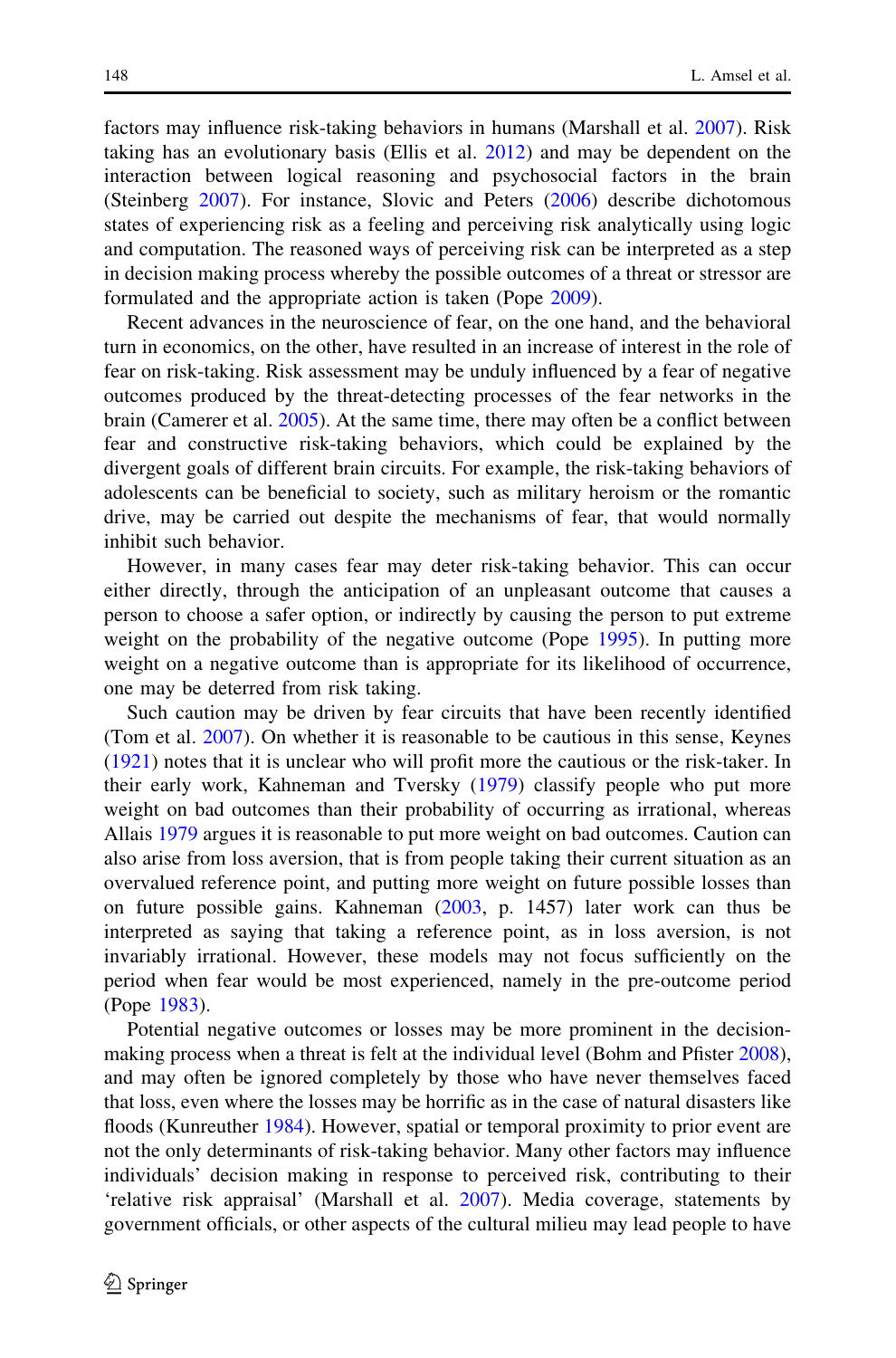<span id="page-8-0"></span>an exaggerated fear or perception of risk related to a potential threat, thus deterring them from risk-taking behaviors (Fischhoff et al. [1978\)](#page-9-0).

Caution is not necessarily bad; in some environments, it enhances goals and assists in survival. However, when caution is excessive and becomes pathological, neuroscience's recent discoveries may assist in its reversal. Conversely, advances in neuroscience and our understanding of fear conditioning networks may help to balance risk taking in the face of extreme threat, when taking a cautious approach may lead to a better outcome. Thus, given the complex nature of fear and its multiple instantiations, policymakers need to be able to identify what kind of fear is being activated in order to be able to adequately respond to the related changes in group behavior (e.g., economic), and this is especially true in times of crisis and subsequent periods of recovery.

## 2 Conclusion

Any complete theory of fear must take into account that it is a complex phenomenon, a give-and-take between conscious cognitive process and automatic (out-of-awareness) brain functions. Recent advances in neuroscience have been able to show the many ways that the brain processes fear. These findings have helped to shed light on how humans respond to threat, consolidate fear memories, and assess risk, all of which may impact the larger society.

Our ability to improve future policies may depend on incorporating the multiple mechanisms of fear and threat response occurring together in the brain. The advances in what we know about fear suggest that its deterrence of risk taking is sometimes beneficial, sometimes harmful. Recent discoveries of the brain mechanisms behind threat response and risk perception, combined with an improved understanding of fear pathologies and techniques for promoting extinction of fear memories, can aid in formulating public policy for mitigating excessive individual and group fears in some cases and for creating a healthy threat response and perception of risk in others.

Open Access This article is distributed under the terms of the Creative Commons Attribution License which permits any use, distribution, and reproduction in any medium, provided the original author(s) and the source are credited.

## References

- Adenauer H, Catani C, Gola H, Keil J, Ruf M, Schauer M, et al (2011) Narrative exposure therapy for PTSD increases top-down processing of aversive stimuli-evidence from a randomized controlled treatment trial. BMC Neurosci 12:127. doi[:10.1186/1471-2202-12-127](http://dx.doi.org/10.1186/1471-2202-12-127)
- Adolphs R, Tranel D, Damasio H, Damasio AR (1995) Fear and the human amygdala. J Neurosci 15:5879–5891
- Allais M (1979) The so-called Allais paradox and rational decisions under uncertainty. In: Allais M, Hagen O (eds) Expected utility hypotheses and the Allais paradox: contemporary discussions of decisions under uncertainty with Allais' rejoinder. Reidel, Dordrecht, pp 437–681
- American Psychiatric Association (2013) Diagnostic and statistical manual of mental disorders, 5th edn. American Psychiatric Publishing, Arlington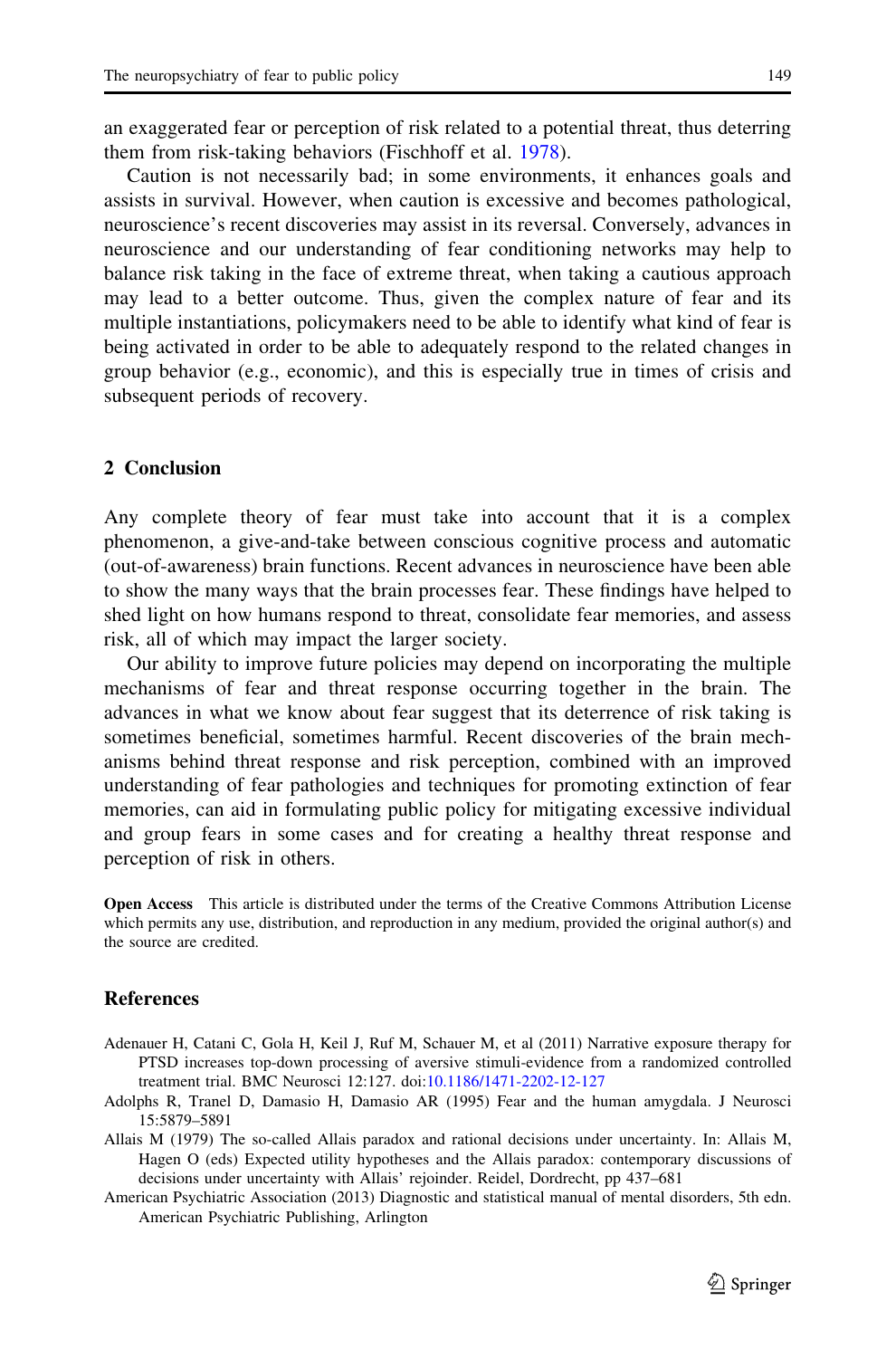- <span id="page-9-0"></span>Amstadter AB, Nuget NR, Koenen KC (2009) Genetics of PTSD: fear conditioning as a model for future research. Psychiatr Ann 39:358–367
- Bar-Tal D (2001) Why does fear override hope in societies engulfed by intractable conflict, as it does in the Israeli society? Political Psychol 22:601–627
- Bell DE (1981) Components of risk aversion. In: Brans J (ed) Operational research. North Holland, Amsterdam, pp 235–242
- Blechert J, Michael T, Vriends N, Margraf J, Wilhelm FH (2007) Fear conditioning in posttraumatic stress disorder: evidence for delayed extinction of autonomic, experiential, and behavioural responses. Behav Res Ther 45:2019–2033
- Bohm G, Pfister H (2008) Anticipated and experienced emotions in environmental risk perception. Judgement Decis Mak 3:73–86
- Bouton ME (2004) Context and behavioral processes in extinction. Learn Mem 11:485–494
- Breiter HC, Etcoff NL, Whalen PJ, Kennedy WA, Rauch SL, Buckner RL et al (1996) Response and habituation of the human amygdala during visual processing of facial expression. Neuron 17:875–887
- Camerer C, Loewenstein G, Prelec D (2005) Neuroeconomics: how neuroeconomics can inform economics. J Econ Lit 43:9–64
- Chambless DL, Gracely EJ (1989) Fear of fear and the anxiety disorders. Cogn Ther Res 13:9–20
- Custers K, Van den Bulck J (2012) Fear effects by the media. Eur J Pediatr 171:613–616
- Davis M (1992) The role of the amygdala in fear and anxiety. Annu Rev Neurosci 15:375
- Davis M, Myers KM, Ressler KJ, Rothbaum BO (2005) Facilitation of extinction of conditioned fear by D-Cycloserine: implications for psychotherapy. Curr Dir Psychol 14:214–219
- Demasio AR, Tranel D, Demasio HC (1991) Somatic markers and the guidance of behavior: theory and preliminary testing. In: Levin HS, Eisenberg HM, Benton AL (Eds) Frontal lobe function and dysfunction. Oxford University Press, 217–229
- Dias BG, Banerjee SB, Goodman JV, Ressler KJ (2013) Towards new approaches to disorders of fear and anxiety. Curr Opin Neurobiol 23:346–352
- Egner T, Hirsch J (2005) Cognitive control mechanisms resolve conflict through cortical amplification of task-relevant information. Nat Neurosci 8:1790
- Egner T, Delano M, Hirsch J (2007) Separate conflict-specific cognitive control mechanisms in the human brain. Neuroimage 35:940–948
- Egner T, Etkin A, Gale S, Hirsch J (2008) Dissociable neural systems resolve conflict from emotional versus nonemotional distracters. Cereb Cortex 18:1475–1484
- Ellis BJ, Del Giudice M, Dishion TJ, Figueredo AJ, Gray P, Griskevicius V et al (2012) The evolutionary basis of risky adolescent behavior: implications for science, policy, and practice. Dev Psychol 48:598–623
- Etkin A, Egner T, Peraza DM, Kandel ER, Hirsch J (2006) Resolving emotional conflict: a role for the rostral anterior cingulate cortex in modulating activity in the amygdale. Neuron 51:871–882
- Field RI (2013) What you see is what you fear. Hum Vaccin Immunother 9(12):2670–2671
- Fischhoff B, Slovic P, Lichtenstein S, Read S, Combs B (1978) How safe is safe enough? a psychometric study of attitudes towards technological risks and benefits. Policy Sci 9:127–152
- Garakani A, Mathew SJ, Charney DS (2006) Neurobiology of anxiety disorders and implications for treatment. Mt Sinai J Med 73:941–949
- Han J, Kushner SA, Yiu AP, Cole CJ, Matynia A, Brown RA et al (2007) Neuronal competition and selection during memory formation. Science 316:457–460
- Hauner KK, Howard JD, Zelano C, Gottfried JA (2013) Stimulus-specific enhancement of fear extinction during slow-wave sleep. Nat Neurosci 22(11):1553–1555
- Kahneman D (2003) Maps of bounded rationality: a perspective on intuitive judgment and choice. In T. Frangsmyr (Nobel Foundation), (Ed.), Les Prix Nobel: The Nobel Prizes 2002 (pp. 449–489). Stockholm SE: The Nobel Foundation, reproduced in Kahneman D (2003) Maps of bounded rationality: psychology for behavioral economics, Am Econ Rev 93 (5), 1449–1475
- Kahneman D, Tversky A (1979) Prospect theory: an analysis of decision under risk. Econometrica 47:263
- Kelly AM, Uddin LQ, Biswal BB, Castellanos FX, Milham MP (2008) Competition between functional brain networks mediates behavioral variability. Neuroimage 39:527–537
- Kendler KS, Myers J, Prescott CA, Neale MC (2001) The genetic epidemiology of irrational fears and phobias in men. Arch Gen Psychiatry 58:257–265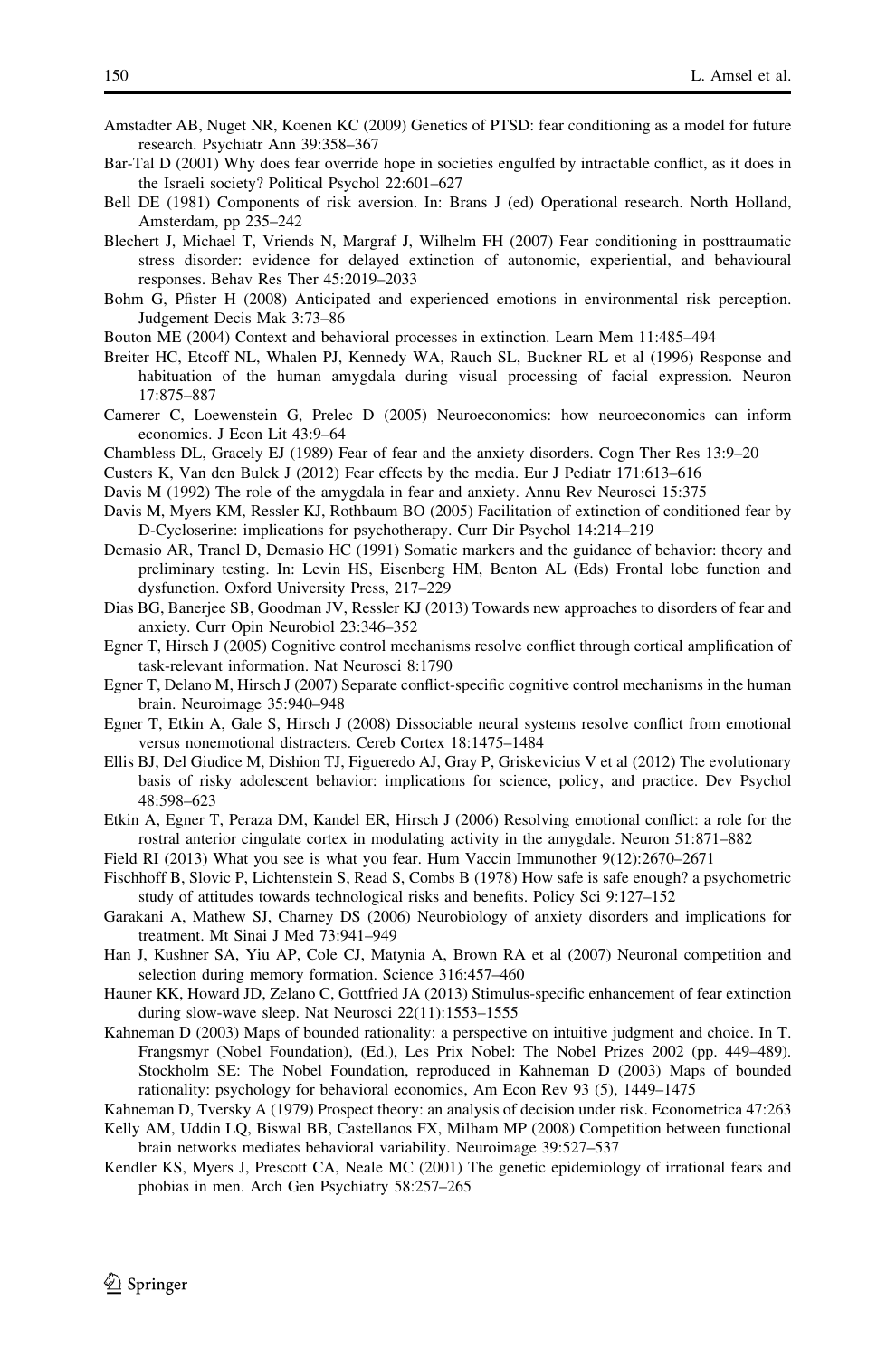- <span id="page-10-0"></span>Kessler RC, Berglund P, Demler M, Jin R, Merikangas KR, Walters EE (2005) Lifetime prevalence and age-of-onset distributions of DSM-IV disorders in the National Comorbidity Survey Replication. Arch Gen Psychiatry 62:593–602
- Keynes JM (1921) A treatise on probability. Macmillian and Co., London
- Knight DC, Smith CN, Cheng DT, Stein EA, Helmstetter FJ (2004) Amygdala and hippocampal activity during acquisition and extinction of human fear conditioning. Cogn Affect Behav Neurosci 4:317–325
- Kunreuther H (1984) Causes of underinsurance against natural disasters. Geneva Pap Risk Insu 9(31):206–220
- LeBar KS, LeDoux JE, Spencer DD, Phelps EA (1995) Impaired fear conditioning following unilateral temporal lobectomy in humans. J Neurosci 15:6846–6855
- LeBar KS, Gatenby JC, Gore JC, LeDoux JE, Phelps EA (1998) Human amygdala activation during conditioned fear acquisition and extinction: a mixed-trial fMRI study. Neuron 20:937–945
- LeDoux J (1998) Fear and the brain: where have we been, and where are we going? Biol Psychiatry 44:1229–1238
- LeDoux JE (2000) Emotion circuits in the brain. Annu Rev Neurosci 23:155–184
- LeDoux JE (2003) The emotional brain, fear, and the amygdala. Cell Mol Neurobiol 23:727–738
- LeDoux JE (2007) The amygdala. Curr Biol 17(20):R868–R874. doi:[10.1016/j.cub.2007.08.005](http://dx.doi.org/10.1016/j.cub.2007.08.005)
- LeDoux J (2012) Rethinking the emotional brain. Neuron 73:653–676
- LeDoux JE (2013) The slippery slope of fear. Trends Cogn Sci 17:155–156
- LeDoux JE, Iwata J, Cicchetti P, Reis DJ (1988) Different projections of the central amygdaloid nucleus mediate autonomic and behavioral correlates of conditioned fear. J Neurosci 8:2517–2529
- LeDoux JE, Cicchetti P, Xagoraris A, Romanski LM (1990) The lateral amygdaloid nucleus: sensory interface of the amygdala in fear conditioning. J Neurosci 10:1062–1069
- Marshall RD, Galea S (2004) Science for the community: assessing mental health after 9/11. J Clin Psychiatry 65:37–43
- Marshall RD, Bryant RA, Amsel L, Suh EJ, Cook JM (2007) The psychology of ongoing threat: relative risk appraisal, the Septebmer 11 attacks, and terrorism-related fears. Am Psychol 62:304–316
- Mattavelli G, Sormaz M, Flack T, Ashgar AUR, Fan S, Frey J et al (2013) Neural responses to facial expressions support the role of the amygdala in processing threat. Soc Cogn Affect Neurosci. doi[:10.](http://dx.doi.org/10.1093/scan/nst162) [1093/scan/nst162](http://dx.doi.org/10.1093/scan/nst162)
- Mobbs D, Marchant JL, Hassabis D, Seymour B, Tan G, Gray M, Petrovic P, Dolan RJ, Frith CD (2009) From threat to fear: the neural organization of defensive fear in humans. J Neurosci 29(39):12236–12243
- Myers KM, Davis M (2007) Mechanisms of fear extinction. Mol Psychiatry 12:120–150
- Ohman A, Mineka S (2001) Fears, phobias, and preparedness: toward an evolved module of fear and fear learning. Psychol Rev 108:483–522
- Ohman A, Mineka S (2003) The malicious serpent: snakes as a prototypical stimulus for an evolved module of fear. Curr Dir Psychol 12:5–9
- Pavlov IP (1927) Conditioned reflexes. Dover Publications Inc, New York
- Perna G (2013) Understanding anxiety disorders: the psychology and the psychopathology of defence mechanisms against threats. Riv Psichiatr 48:73–75
- Peters A, Schweiger U, Pellerin L, Hubold C, Oltmanns KM, Conrad M et al (2004) The selfish brain: competition for energy resources. Neurosci Biobehav Rev 28:143–180
- Phillips RG, LeDoux JE (1992) Differential contribution of amygdala and hippocampus to cued and contextual fear conditioning. Behav Neurosci 106:274–285
- Poldrack RA, Packard MG (2003) Competition among multiple memory systems: converging evidence from animal and human brain studies. Neuropsychologia 41:245–251
- Ponnusamy R, Poulos AM, Fanselow MS (2007) Amygdala-dependent and amygdala-independent pathways for contextual fear conditioning. Neuroscience 174(4):919–927
- Pope RE (1983) The Pre-outcome period and the utility of gambling. In: Stigum BP, Wenstøp F (eds) Foundations of utility and risk theory with applications, D. Reidel, Dordrecht, pp 37–177
- Pope RE (1995) Towards a more precise decision framework, a separation of the negative utility of chance from diminishing marginal utility and the preference for safety. Theor Decis 39:241–265
- Pope RE (2009) Risk starvation contributes to dementias and depressions: whiffs of danger are the antitode. Int J Psychol Couns 1:154–186
- Rogan MT, Staubli UV, LeDoux JE (1997) Fear conditioning induces associative long-term potentiation in the amygdala. Nature 390:604–607